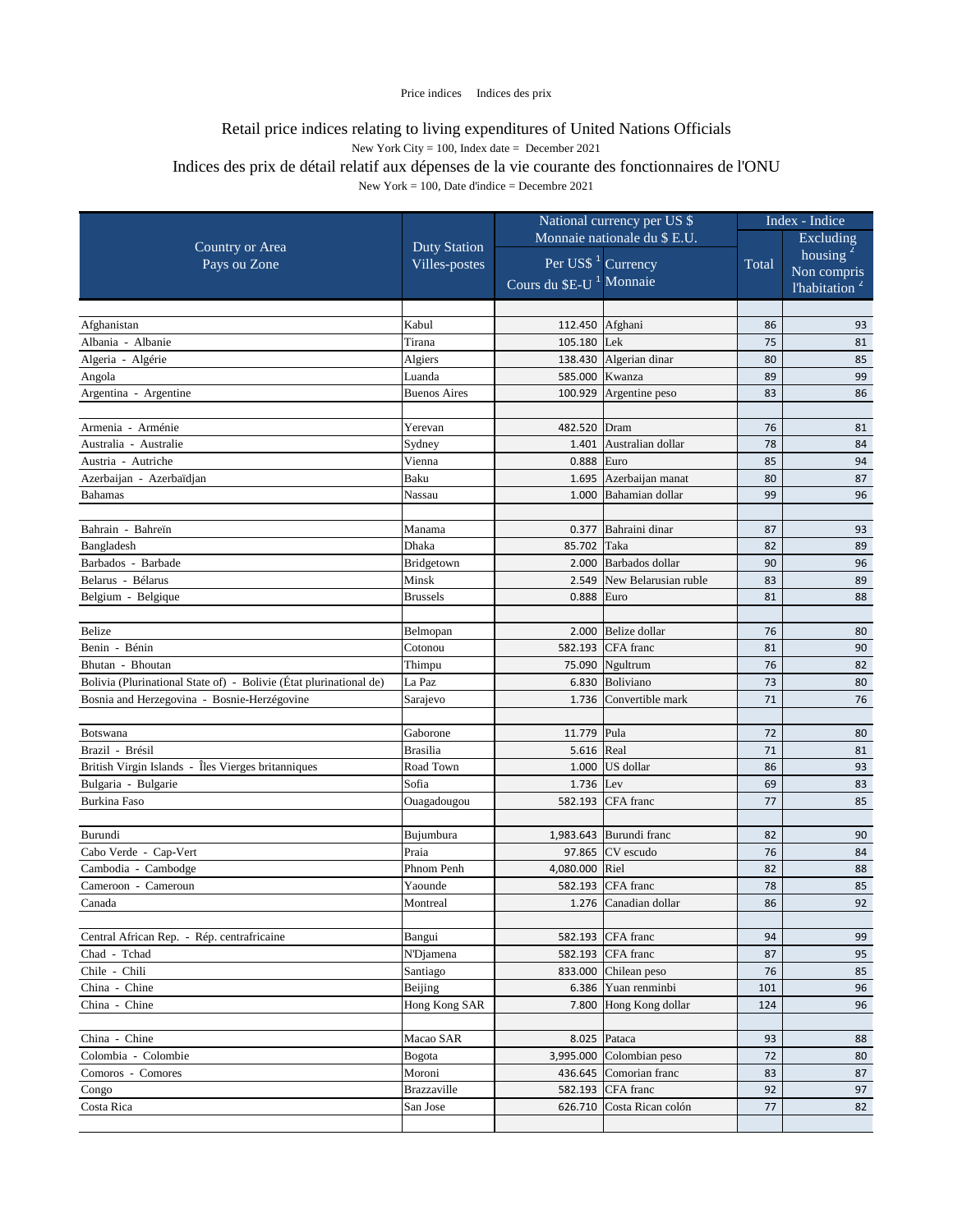|                                                   |                              | National currency per US \$         |                                   | Index - Indice |                           |
|---------------------------------------------------|------------------------------|-------------------------------------|-----------------------------------|----------------|---------------------------|
|                                                   | Monnaie nationale du \$ E.U. |                                     |                                   | Excluding      |                           |
| <b>Country or Area</b>                            | <b>Duty Station</b>          |                                     |                                   |                | housing $2$               |
| Pays ou Zone                                      | Villes-postes                | Per US\$ <sup>1</sup> Currency      |                                   | Total          | Non compris               |
|                                                   |                              | Cours du \$E-U <sup>1</sup> Monnaie |                                   |                | l'habitation <sup>2</sup> |
| Côte d'Ivoire                                     | Abidjan                      |                                     | 582.193 CFA franc                 | 84             | 93                        |
| Croatia - Croatie                                 | Zagreb                       | 6.681 Kuna                          |                                   | 80             | 84                        |
| $Cuba^3$                                          | Havana                       | 24.000                              | Cuban convertible peso            | 91             | 93                        |
| Cyprus - Chypre                                   | Nicosia                      | $0.888$ Euro                        |                                   | 72             | 79                        |
| Czechia - Tchéquie                                | Prague                       | 22.720                              | Czech koruna                      | 86             | 85                        |
|                                                   |                              |                                     |                                   |                |                           |
| Dem. Rep. of the Congo - Rép. dém. du Congo       | Kinshasa                     |                                     | 1,978.183 $\vert$ Congolese franc | 94             | 98                        |
| Denmark - Danemark                                | Copenhagen                   |                                     | 6.601 Danish krone                | 95             | 95                        |
| Djibouti                                          | Djibouti                     |                                     | 177.000 Dibouti franc             | 87             | 93                        |
| Dominican Republic - Rép. dominicaine             | Santo Domingo                | 56.480                              | Dominican peso                    | 76             | 84                        |
| Ecuador - Equateur                                | Quito                        |                                     | $1.000$ US dollar                 | 77             | 84                        |
|                                                   |                              |                                     |                                   |                |                           |
| Egypt - Egypte                                    | Cairo                        |                                     | 15.669 Egyptian pound             | 78             | 84                        |
| El Salvador                                       | San Salvador                 |                                     | 1.000 $\big $ US dollar           | 76             | 83                        |
| Equatorial Guinea - Guinée équatoriale            | Malabo                       |                                     | 582.193 CFA franc                 | 82             | 90                        |
| Eritrea - Erythrée                                | Asmara                       | 15.000 Nakfa                        |                                   | 87             | 94                        |
| Estonia - Estonie                                 | Tallinn                      | 0.888                               | Euro                              | 88             | 102                       |
|                                                   |                              |                                     |                                   |                |                           |
| Eswatini                                          | Mbabane                      |                                     | 16.153 Lilangeni                  | 67             | 75                        |
| Ethiopia - Ethiopie                               | Addis Ababa                  | 47.479 Birr                         |                                   | 87             | 91                        |
| Fiji - Fidji                                      | Suva                         |                                     | 2.080 Fiji dollar                 | 82             | 87                        |
| Finland - Finlande                                | Helsinki                     | 0.888 Euro                          |                                   | 81             | 88                        |
| France                                            | Paris                        | $0.888$ Euro                        |                                   | 87             | 89                        |
|                                                   |                              |                                     |                                   |                |                           |
| Gabon                                             | Libreville                   |                                     | 582.193 CFA franc                 | 90             | 95                        |
| Gambia - Gambie                                   | Banjul                       | 52.880 Dalasi                       |                                   | 79             | 86                        |
| Georgia - Géorgie                                 | Tbilisi                      | 3.113 Lari                          |                                   | 71             | 78                        |
| Germany - Allemagne                               | Bonn                         | 0.888 Euro                          |                                   | 77             | 86                        |
| Ghana                                             | Accra                        | $6.021$ Cedi                        |                                   | 82             | 86                        |
|                                                   |                              |                                     |                                   |                |                           |
| Greece - Grèce                                    | Athens                       | 0.888 Euro                          |                                   | 73             | 78                        |
| Guatemala                                         | Guatemala City               |                                     | 7.722 $Quetzal$                   | 78             | 82                        |
| Guinea - Guinée                                   | Conakry                      |                                     | 9,340.940 Guinean franc           | 83             | 90                        |
| Guinea-Bissau - Guinée-Bissau                     | <b>Bissau</b>                |                                     | 582.193 CFA franc                 | 81             | 90                        |
| Guyana                                            | Georgetown                   |                                     | 208.400 Guyana dollar             | 86             | 92                        |
|                                                   |                              |                                     |                                   |                |                           |
| Haiti - Haïti                                     | Port-au-Prince               |                                     | 98.955 Gourde                     | 90             | 101                       |
| Honduras                                          | Tegucigalpa                  |                                     | 24.069   Lempira                  | 80             | 84                        |
| Hungary - Hongrie                                 | <b>Budapest</b>              | 326.510 Forint                      |                                   | 74             | 83                        |
| India - Inde                                      | New Delhi                    |                                     | 75.090 Indian rupee               | 77             | 85                        |
| Indonesia - Indonésie                             | Jakarta                      | 14,317.000 Rupiah                   |                                   | 79             | 84                        |
|                                                   |                              |                                     |                                   |                |                           |
| Iran (Islamic Rep. of) - Iran (Rép. islamique d') | Teheran                      | 259,377.000 Tranian rial            |                                   | 82             | 84                        |
| Iraq                                              | Baghdad                      | 1,450.000   Iraqi dinar             |                                   | 79             | 88                        |
| Ireland - Irlande                                 | Dublin                       | 0.888 Euro                          |                                   | 90             | 82                        |
| Italy - Italie                                    | Rome                         | $0.888$ Euro                        |                                   | 77             | 86                        |
| Jamaica - Jamaïque                                | Kingston                     |                                     | 154.518 Jamaican dollar           | 88             | 92                        |
|                                                   |                              |                                     |                                   |                |                           |
| Japan - Japon                                     | Tokyo                        | 113.800 Yen                         |                                   | 104            | 91                        |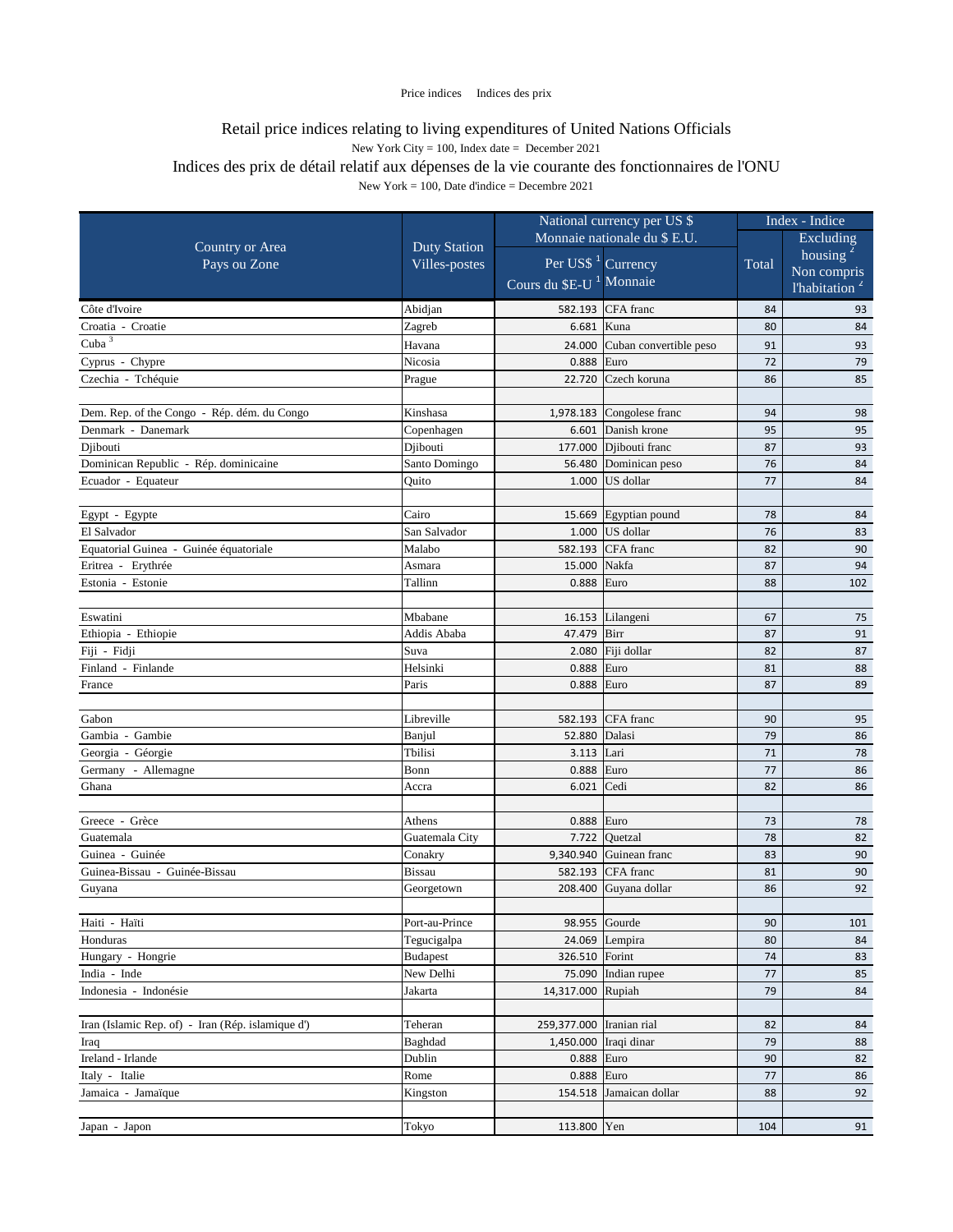|                                                     |                     | National currency per US \$         |                                          | Index - Indice |                           |
|-----------------------------------------------------|---------------------|-------------------------------------|------------------------------------------|----------------|---------------------------|
|                                                     |                     |                                     | Monnaie nationale du \$ E.U.             |                | <b>Excluding</b>          |
| <b>Country or Area</b>                              | <b>Duty Station</b> |                                     | Per US\$ <sup>1</sup> Currency           | Total          | housing $2$               |
| Pays ou Zone                                        | Villes-postes       |                                     |                                          |                | Non compris               |
|                                                     |                     | Cours du \$E-U <sup>1</sup> Monnaie |                                          |                | l'habitation <sup>2</sup> |
| Jerusalem - Jérusalem                               | Jerusalem           |                                     | 3.167 New Israeli sheqel                 | 97             | 99                        |
| Jordan - Jordanie                                   | Amman               | 0.708                               | Jordanian dinar                          | 88             | 96                        |
| Kazakhstan                                          | Nur Sultan          | 435.300                             | Tenge                                    | 73             | 80                        |
| Kenya                                               | Nairobi             | 112.370                             | Kenyan shilling                          | 81             | 88                        |
|                                                     |                     |                                     |                                          |                |                           |
| Kiribati                                            | Tarawa              |                                     | 1.401 Australian dollar                  | 81             | 84                        |
| Korea, Dem. People's Rep. - Corée, Rép. pop. dém. 3 | Pyongyang           | 110.000                             | D.P.R of Korea won                       | 90             | 97                        |
| Korea, Republic of - Corée, République de           | Seoul               |                                     | 1,192.800 Rep. of Korea won              | 91             | 98                        |
| Kuwait - Koweït                                     | Kuwait              | 0.303                               | Kuwaiti dinar                            | 83             | 88                        |
| Kyrgyzstan - Kirghizistan                           | Bishkek             | 84.500                              | Som                                      | 76             | 82                        |
|                                                     |                     |                                     |                                          |                |                           |
| Lao People's Dem. Rep. - Rép. dém. pop. lao         | Vientiane           | 10,781.000 Kip                      |                                          | 84             | 91                        |
| Latvia - Lettonie                                   | Riga                | 0.888                               | Euro                                     | 83             | 91                        |
| Lebanon - Liban<br>Lesotho                          | Beirut              | 1,507.500                           | Lebanese pound                           | 108            | 119                       |
| Liberia - Libéria                                   | Maseru              | 16.153                              | Loti<br>Liberian dollar                  | 74             | 82<br>96                  |
|                                                     | Monrovia            | 142.801                             |                                          | 89             |                           |
| Libya - Libye                                       | Tripoli             | 4.611                               | Libyan dinar                             | 60             | 66                        |
| Lithuania - Lituanie                                | Vilnius             | 0.888                               | Euro                                     | 80             | 88                        |
| Madagascar                                          | Antananarivo        |                                     | 3,961.750 Malagasy ariary                | 78             | 83                        |
| Malawi                                              | Lilongwe            | 821.000                             | Malawi kwacha                            | 81             | 88                        |
| Malaysia - Malaisie                                 | Kuala Lumpur        |                                     | 4.237 $\left $ Ringgit                   | 81             | 89                        |
|                                                     |                     |                                     |                                          |                |                           |
| Maldives                                            | Male                | 15.000                              | Rufiyaa                                  | 87             | 90                        |
| Mali                                                | Bamako              |                                     | 582.193 CFA franc                        | 83             | 91                        |
| Malta - Malte                                       | Valletta            | $0.888$ Euro                        |                                          | 77             | 82                        |
| Mauritania - Mauritanie                             | Nouakchott          |                                     | 36.010 Ouguiya                           | 76             | 83                        |
| Mauritius - Maurice                                 | Port Louis          |                                     | 42.821 Mauritius rupee                   | 75             | 80                        |
|                                                     |                     |                                     |                                          |                |                           |
| Mexico - Mexique                                    | Mexico City         |                                     | 21.750 Mexican peso                      | 78             | 83                        |
| Mongolia - Mongolie                                 | <b>Ulan Bator</b>   | 2,842.700                           | Tugrik                                   | 80             | 84                        |
| Montenegro - Monténégro                             | Podgorica           | 0.888 Euro                          |                                          | 73             | 78                        |
| Morocco - Maroc                                     | Rabat               | 9.259                               | Moroccan dirham                          | 76             | 82                        |
| Mozambique                                          | Maputo              | 63.200                              | Metical                                  | 80             | 86                        |
|                                                     |                     |                                     |                                          |                |                           |
| Myanmar                                             | Yangon              | 1,780.000 Kyat                      |                                          | 80             | 80                        |
| Namibia - Namibie                                   | Windhoek            |                                     | 16.153 Namibia dollar                    | 72             | 82                        |
| Nepal - Népal                                       | Kathmandu           | 120.040                             | Nepalese rupee                           | 80             | 85                        |
| Netherlands - Pays-Bas                              | The Hague           | 0.888 Euro                          |                                          | 82             | 89                        |
| New Caledonia - Nouvelle-Calédonie                  | Nouméa              |                                     | 105.913 CFP franc                        | 87             | 94                        |
|                                                     |                     |                                     |                                          |                |                           |
| New Zealand - Nouvelle-Zélande<br>Nicaragua         | Auckland<br>Managua | 1.470                               | New Zealand dollar<br>35.292 Cordoba oro | 95<br>74       | 109<br>85                 |
| Niger                                               | Niamey              |                                     | 582.193 CFA franc                        | 75             | 81                        |
| Nigeria - Nigéria                                   | Abuja               | 413.560                             | Naira                                    | 86             | 90                        |
| North Macedonia - Macédoine du Nord                 | Skopje              | 54.501                              | Denar                                    | 74             | 80                        |
|                                                     |                     |                                     |                                          |                |                           |
| Norway - Norvège                                    | Oslo                |                                     | 9.048 Norwegian krone                    | 85             | 91                        |
| Oman                                                | Muscat              |                                     | 0.385 Rial omani                         | 79             | 82                        |
|                                                     |                     |                                     |                                          |                |                           |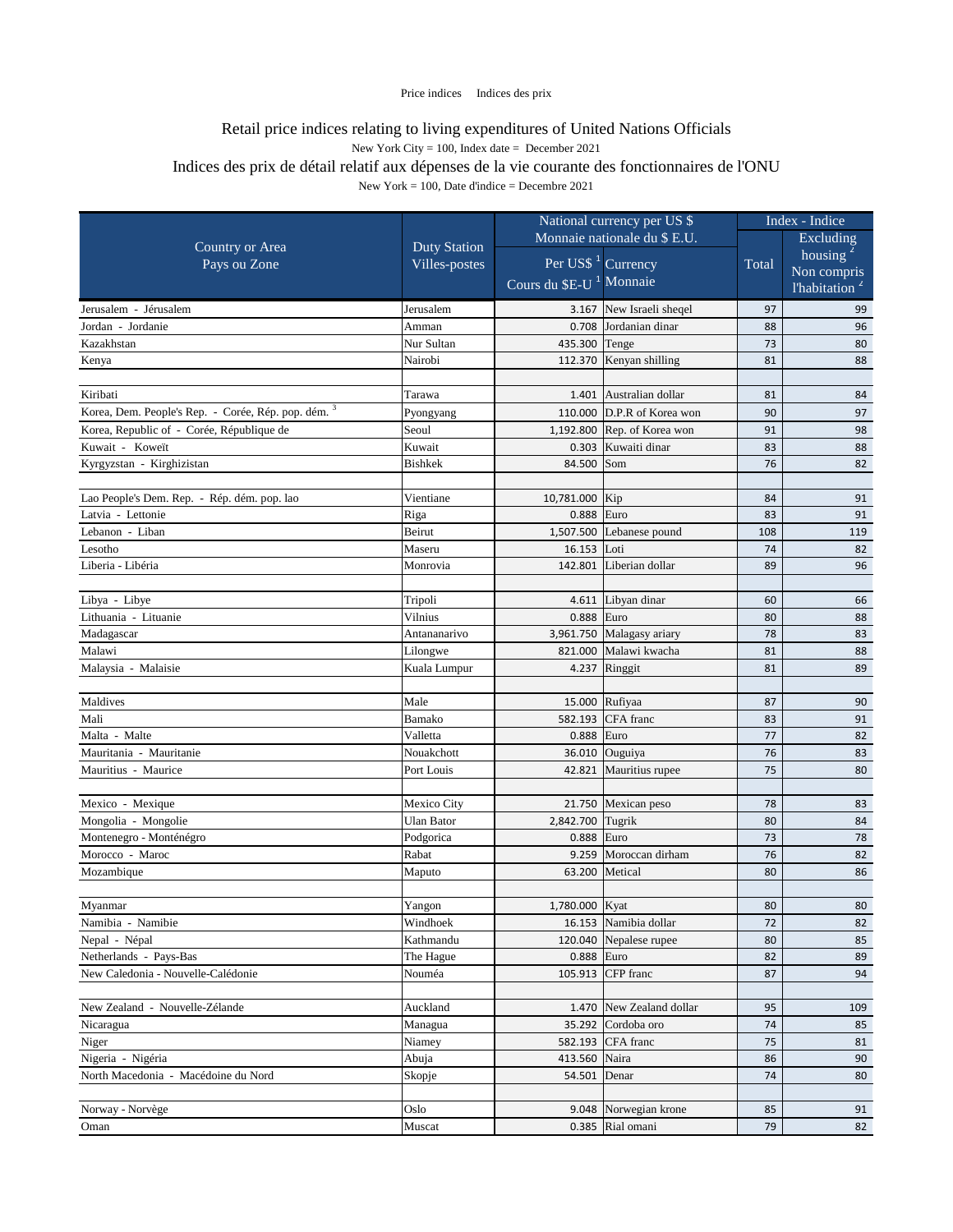|                                              |                     | National currency per US \$         |                                     | Index - Indice |                           |
|----------------------------------------------|---------------------|-------------------------------------|-------------------------------------|----------------|---------------------------|
| <b>Country or Area</b>                       |                     | Monnaie nationale du \$ E.U.        |                                     |                | Excluding                 |
|                                              | <b>Duty Station</b> |                                     |                                     |                | housing $2$               |
| Pays ou Zone                                 | Villes-postes       |                                     | Per US\$ <sup>1</sup> Currency      | Total          | Non compris               |
|                                              |                     | Cours du \$E-U <sup>1</sup> Monnaie |                                     |                | l'habitation <sup>2</sup> |
| Pakistan                                     | Islamabad           |                                     | 175.977 Pakistan rupee              | 76             | 87                        |
| Panama                                       | Panama City         | 1.000                               | Balboa                              | 81             | 87                        |
| Papua New Guinea - Papouasie-Nvl-Guinée      | Port Moresby        | 3.509                               | Kina                                | 98             | 90                        |
|                                              |                     |                                     |                                     |                |                           |
| Paraguay                                     | Asuncion            | 6,820.000                           | Guarani                             | 75             | 79                        |
| Peru - Pérou                                 | Lima                | 4.040                               | Sol                                 | 76             | 83                        |
| Philippines                                  | Manila              |                                     | 50.364 Philippine peso              | 86             | 91                        |
| Poland - Pologne                             | Warsaw              | 4.160 Zloty                         |                                     | 68             | 75                        |
| Portugal                                     | Lisbon              | 0.888                               | Euro                                | 76             | 79                        |
|                                              |                     |                                     |                                     |                |                           |
| Qatar                                        | Doha                |                                     | 3.669 Qatari rial                   | 91             | 94                        |
| Republic of Moldova - République de Moldova  | Kishinev            | 17.655                              | Moldovan leu                        | 78             | 82                        |
| Romania - Roumanie                           | <b>Bucharest</b>    | 4.392                               | Romanian leu                        | 67             | 79                        |
| Russian Federation - Fédération de Russie    | Moscow              | 74.343                              | Russian ruble                       | 84             | 88                        |
| Rwanda                                       | Kigali              |                                     | 1,007.837 Rwanda franc              | 77             | 84                        |
|                                              |                     |                                     |                                     |                |                           |
| Saint Lucia - Sainte-Lucie                   | Castries            |                                     | 2.700 E.C. Dollar                   | 85             | 93                        |
| Samoa                                        | Apia                | 2.510                               | Tala                                | 84             | 91                        |
| Sao Tome and Principe - Sao Tomé-et-Principe | Sao Tome            | 20.425 Dobra                        |                                     | 82             | 89                        |
| Saudi Arabia - Arabie saoudite               | Riyadh              | 3.752 Riyal                         |                                     | 85             | 90                        |
| Senegal - Sénégal                            | Dakar               |                                     | 582.193 CFA franc                   | 79             | 85                        |
| Serbia - Serbie                              | Belgrade            |                                     | 104.283 Serbian dinar               | 76             | 81                        |
| Seychelles                                   | Victoria            |                                     | 13.540 Seychelles rupee             | 94             | 97                        |
| Sierra Leone                                 | Freetown            | 11,041.000 Leone                    |                                     | 95             | 99                        |
| Singapore - Singapour                        | Singapore           |                                     | $\overline{1.370}$ Singapore dollar | 109            | 103                       |
| Slovakia - Slovaquie                         | Bratislava          | $0.888$ Euro                        |                                     | 77             | 85                        |
|                                              |                     |                                     |                                     |                |                           |
| Slovenia - Slovénie                          | Ljubljana           | $0.888$ Euro                        |                                     | 78             | 81                        |
| Solomon Islands - Iles Salomon               | Honiara             |                                     | 7.924 $\vert$ S.I. dollar           | 93             | 94                        |
| South Africa - Afrique du Sud                | Pretoria            | 16.153 Rand                         |                                     | 72             | 79                        |
| South Sudan, Rep. of - Rép. Soudan du Sud    | Juba                |                                     | 409.000 South Sudanese pound        | 92             | 97                        |
| Spain - Espagne                              | Madrid              | $0.888$ Euro                        |                                     | 77             | 81                        |
|                                              |                     |                                     |                                     |                |                           |
| Sri Lanka                                    | Colombo             |                                     | 202.300 Sri Lanka rupee             | 77             | 82                        |
| Sudan - Soudan                               | Khartoum            |                                     | 446.000 Sudanese pound              | 87             | 94                        |
| Suriname                                     | Paramaribo          |                                     | 21.250 Surinam dollar               | 74             | 81                        |
| Sweden - Suède                               | Stockholm           |                                     | 9.098 Swedish krona                 | 85             | 92                        |
| Switzerland - Suisse                         | Geneva              |                                     | 0.925 Swiss franc                   | 102            | 105                       |
|                                              |                     |                                     |                                     |                |                           |
| Syrian Arab Republic - Rép. arabe syrienne   | Damascus            |                                     | $2,500.000$ Syrian pound            | 64             | 69                        |
| Tajikistan - Tadjikistan                     | Dushanbe            |                                     | 11.231 Somoni                       | 80             | 85                        |
| Thailand - Thaïlande                         | <b>Bangkok</b>      | 33.710 Baht                         |                                     | 81             | 86                        |
| Timor-Leste                                  | Dili                |                                     | $1.000$ US dollar                   | 86             | 88                        |
| Togo                                         | Lomé                |                                     | 582.193 CFA franc                   | 86             | 92                        |
|                                              |                     |                                     |                                     |                |                           |
| Tonga                                        | Nuku'alofa          |                                     | 2.226 $\sqrt{Pa^2n}$                | 81             | 88                        |
| Trinidad and Tobago - Trinité-et-Tobago      | Port-of-Spain       |                                     | 6.739 $\vert$ T.T. dollar           | 80             | 90                        |
| Tunisia - Tunisie                            | Tunis               |                                     | 2.888 Tunisian dinar                | 77             | 83                        |